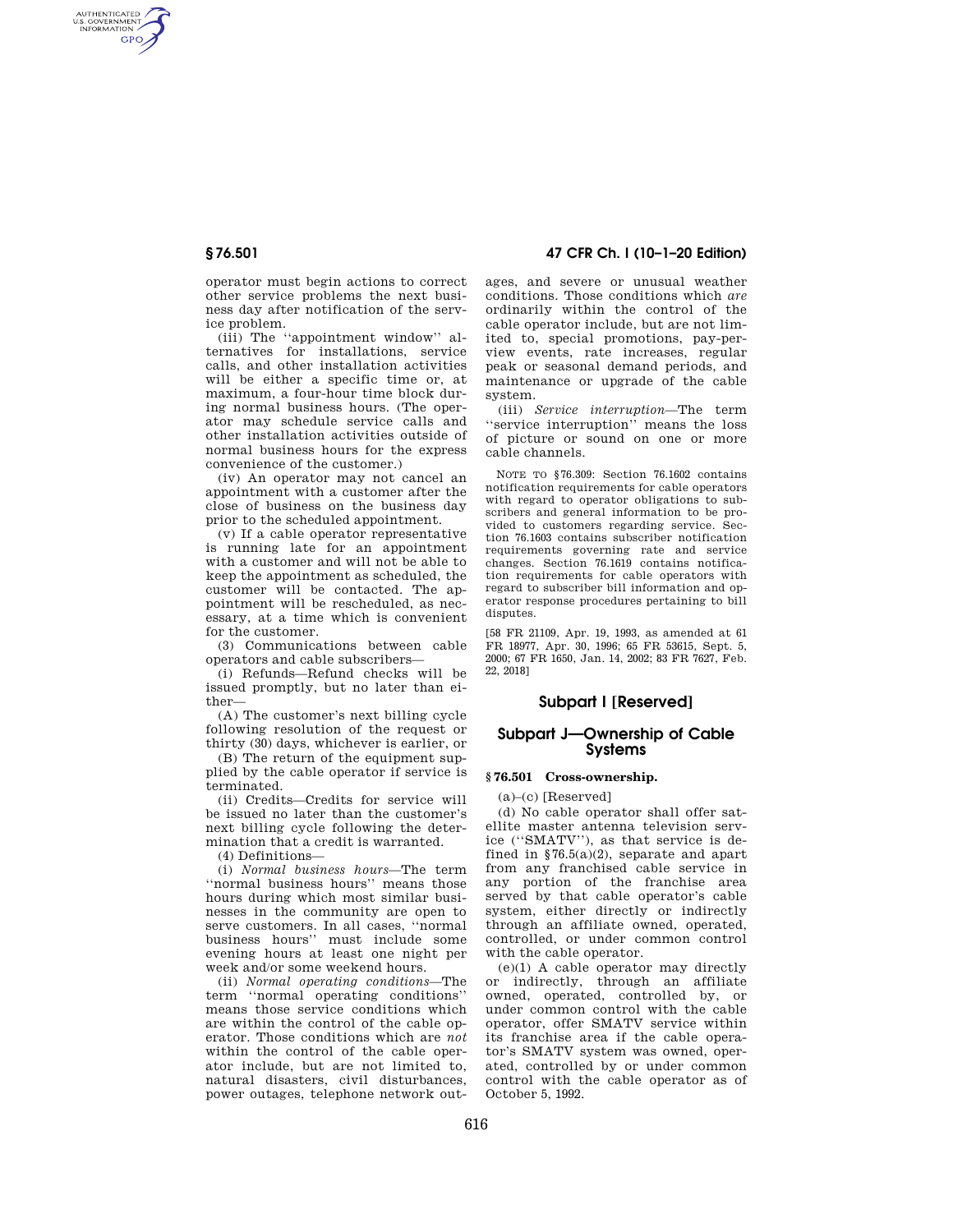## **Federal Communications Commission § 76.501**

(2) A cable operator may directly or indirectly, through an affiliate owned, operated, controlled by, or under common control with the cable operator, offer service within its franchise area through SMATV facilities, provided such service is offered in accordance with the terms and conditions of a cable franchise agreement.

(f) The restrictions in paragraphs (d) and (e) of this section shall not apply to any cable operator in any franchise area in which a cable operator is subject to effective competition as determined under section 623(l) of the Communications Act.

NOTE 1 TO §76.501: Actual working control, in whatever manner exercised, shall be deemed a cognizable interest.

NOTE 2 TO §76.501: In applying the provisions of this section, ownership and other interests in an entity or entities covered by this rule will be attributed to their holders and deemed cognizable pursuant to the following criteria:

(a) Except as otherwise provided herein, partnership and direct ownership interests and any voting stock interest amounting to 5% or more of the outstanding voting stock of a corporation will be cognizable;

(b) Investment companies, as defined in 15 U.S.C. 80a–3, insurance companies and banks holding stock through their trust departments in trust accounts will be considered to have a cognizable interest only if they hold 20% or more of the outstanding voting stock of a corporation, or if any of the officers or directors of the corporation are representatives of the investment company, insurance company or bank concerned. Holdings by a bank or insurance company will be aggregated if the bank or insurance company has any right to determine how the stock will be voted. Holdings by investment companies will be aggregated if under common management.

(c) Attribution of ownership interests in an entity covered by this rule that are held indirectly by any party through one or more intervening corporations will be determined by successive multiplication of the ownership percentages for each link in the vertical ownership chain and application of the relevant attribution benchmark to the resulting product, except that wherever the ownership percentage for any link in the chain exceeds 50%, it shall not be included for purposes of this multiplication. [For example, if A owns 10% of company X, which owns 60% of company Y, which owns 25% of ''Licensee,'' then X's interest in ''Licensee'' would be 25% (the same as Y's interest since X's interest in Y exceeds 50%), and A's interest in "Licensee" would be  $2.5\%$   $(0.1 \times 0.25)$ .

Under the 5% attribution benchmark, X's interest in ''Licensee'' would be cognizable, while A's interest would not be cognizable.

(d) Voting stock interests held in trust shall be attributed to any person who holds or shares the power to vote such stock, to any person who has the sole power to sell such stock, and to any person who has the right to revoke the trust at will or to replace the trustee at will. If the trustee has a familial, personal or extra-trust business relationship to the grantor or the beneficiary, the grantor or beneficiary, as appropriate, will be attributed with the stock interests held in trust. An otherwise qualified trust will be ineffective to insulate the grantor or beneficiary from attribution with the trust's assets unless all voting stock interests held by the grantor or beneficiary in the relevant entity covered by this rule are subject to said trust.

(e) Subject to paragraph (i) of this Note, holders of non-voting stock shall not be attributed an interest in the issuing entity. Subject to paragraph (i) of this Note, holders of debt and instruments such as warrants, convertible debentures, options or other nonvoting interests with rights of conversion to voting interests shall not be attributed unless and until conversion is effected.

(f)(1) Subject to paragraph (i) of this Note, a limited partnership interest shall be attributed to a limited partner unless that partner is not materially involved, directly or indirectly, in the management or operation of the media-related activities of the partnership and the relevant entity so certifies. An interest in a Limited Liability Company (''LLC'') or Registered Limited Liability Partnership ("RLLP") shall be attributed to the interest holder unless that interest holder is not materially involved, directly or indirectly, in the management or operation of the media-related activities of the partnership and the relevant entity so certifies.

(2) In the case of a limited partnership, in order for an entity to make the certification set forth in paragraph (g)(1) of this section, it must verify that the partnership agreement or certificate of limited partnership, with respect to the particular limited partner exempt from attribution, establishes that the exempt limited partner has no material involvement, directly or indirectly, in the management or operation of the media activities of the partnership. In the case of an LLC or RLLP, in order for an entity to make the certification set forth in paragraph  $(g)(1)$  of this section, it must verify that the organizational document, with respect to the particular interest holder exempt from attribution, establishes that the exempt interest holder has no material involvement, directly or indirectly, in the management or operation of the media activities of the LLC or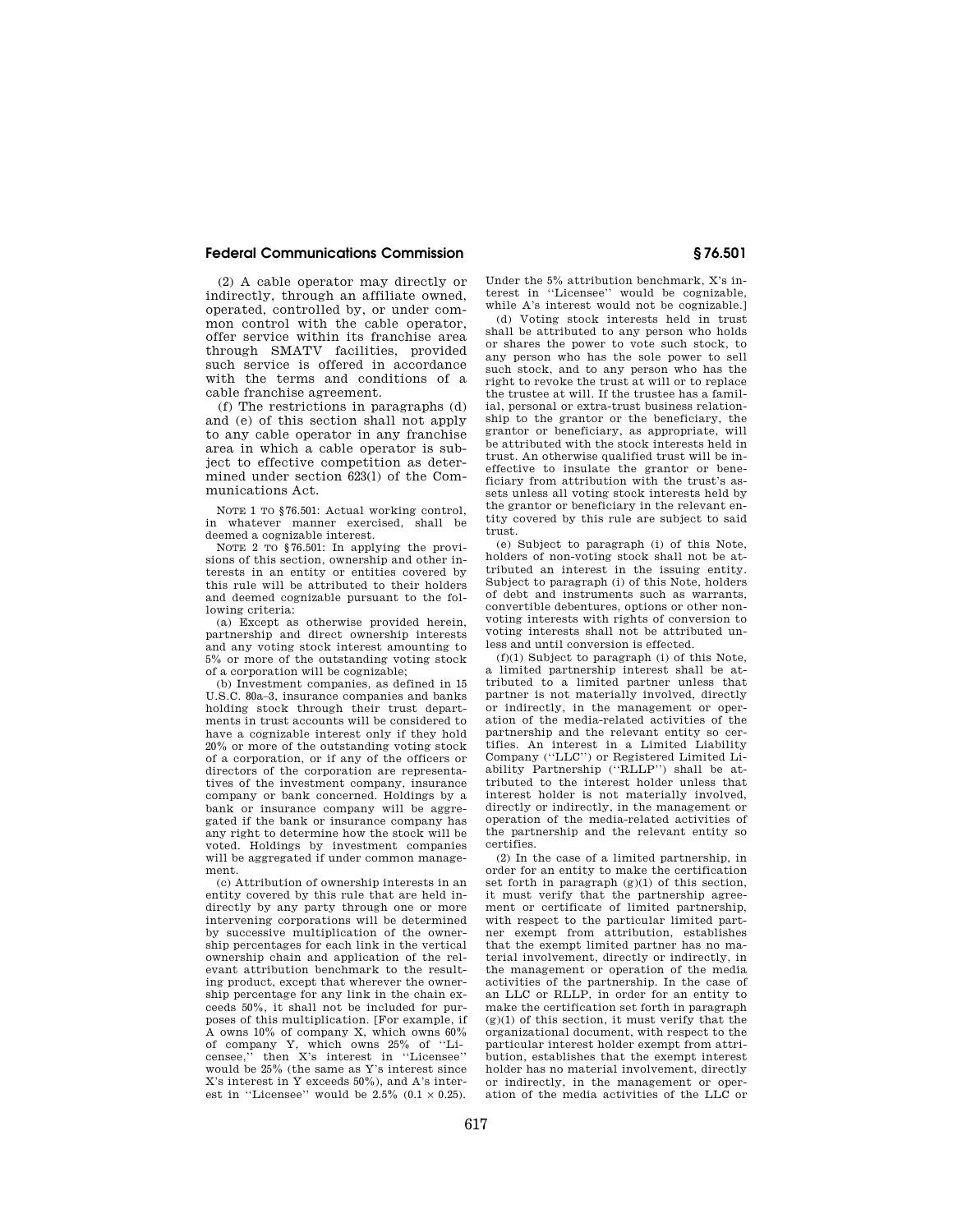RLLP. The criteria which would assume adequate insulation for purposes of these certifications are described in the Memorandum Opinion and Order in MM Docket No. 83–46, FCC 85–252 (released June 24, 1985), as modified on reconsideration in the Memorandum Opinion and Order in MM Docket No. 83–46, FCC 86–410 (released November 28, 1986). Irrespective of the terms of the certificate of limited partnership or partnership agreement, or other organizational document in the case of an LLC or RLLP, however, no such certification shall be made if the individual or entity making the certification has actual knowledge of any material involvement of the limited partners, or other interest holders in the case of an LLC or RLLP, in the management or operation of the media businesses of the partnership or LLC or RLLP.

(3) In the case of an LLC or RLLP, the entity seeking insulation shall certify, in addition, that the relevant state statute authorizing LLCs permits an LLC member to insulate itself as required by our criteria.

(g) Officers and directors of an entity covered by this rule are considered to have a cognizable interest in the entity with which they are so associated. If any such entity engages in businesses in addition to its primary media business, it may request the Commission to waive attribution for any officer or director whose duties and responsibilities are wholly unrelated to its primary business. The officers and directors of a parent company of a media entity, with an attributable interest in any such subsidiary entity, shall be deemed to have a cognizable interest in the subsidiary unless the duties and responsibilities of the officer or director involved are wholly unrelated to the media subsidiary, and a certification properly documenting this fact is submitted to the Commission. The officers and directors of a sister corporation of a media entity shall not be attributed with ownership of that entity by virtue of such status.

(h) Discrete ownership interests held by the same individual or entity will be aggregated in determining whether or not an interest is cognizable under this section. An individual or entity will be deemed to have a cognizable investment if:

(1) The sum of the interests held by or through ''passive investors'' is equal to or exceeds 20 percent; or

(2) The sum of the interests other than those held by or through ''passive investors'' is equal to or exceeds 5 percent; or

(3) The sum of the interests computed under paragraph (i)(1) of this section plus the sum of the interests computed under paragraph (i)(2) of this section is equal to or exceeds 20 percent.

(i) Notwithstanding paragraphs (e) and (f) of this Note, the holder of an equity or debt interest or interests in an entity covered by

**§ 76.501 47 CFR Ch. I (10–1–20 Edition)** 

this rule shall have that interest attributed if the equity (including all stockholdings, whether voting or nonvoting, common or preferred, and partnership interests) and debt interest or interests, in the aggregate. exceed 33 percent of the total asset value (all equity plus all debt) of that entity, provided however that:

(1) in applying the provisions of paragraph (i) of this note to §§76.501, 76.505 and  $76.905(b)(2)$ , the holder of an equity or debt interest or interests in a broadcast station, cable system, SMATV or multiple video distribution provider subject to §76.501, §76.505, or §76.905(b)(2) (''interest holder'') shall have that interest attributed if the equity (including all stockholdings, whether voting or nonvoting, common or preferred, and partnership interests) and debt interest or interests, in the aggregate, exceed 33 percent of the total asset value (defined as the aggregate of all equity plus all debt) of that entity; and

(i) the interest holder also holds an interest in a broadcast station, cable system, SMATV, or multiple video distribution provider that operates in the same market, is subject to §76.501, §76.505, or §76.905(b)(2) and is attributable without reference to this paragraph (i); or

(ii) the interest holder supplies over fifteen percent of the total weekly broadcast programming hours of the station in which the interest is held.

(2) For purposes of applying subparagraph (i)(1), the term ''market'' will be defined as it is defined under the rule that is being applied.

NOTE 3 TO §76.501: In cases where record and beneficial ownership of voting stock is not identical (e.g., bank nominees holding stock as record owners for the benefit of mutual funds, brokerage houses holding stock in street names for benefit of customers, investment advisors holding stock in their own names for the benefit of clients, and insurance companies holding stock), the party having the right to determine how the stock will be voted will be considered to own it for purposes of this subpart.

NOTE 4 TO §76.501: Paragraph (a) of this section will not be applied so as to require the divestiture of ownership interests proscribed herein solely because of the transfer of such interests to heirs or legatees by will or intestacy, provided that the degree or extent of the proscribed cross-ownership is not increased by such transfer.

NOTE 5 TO §76.501: Certifications pursuant to this section and these notes shall be sent to the attention of the Media Bureau, Federal Communications Commission, 445 12th Street, SW., Washington, DC 20554.

NOTE 6 TO §76.501: In applying paragraph (a) of §76.501, for purposes of paragraph note 2(i) of this section, attribution of ownership interests in an entity covered by this rule that are held indirectly by any party through one